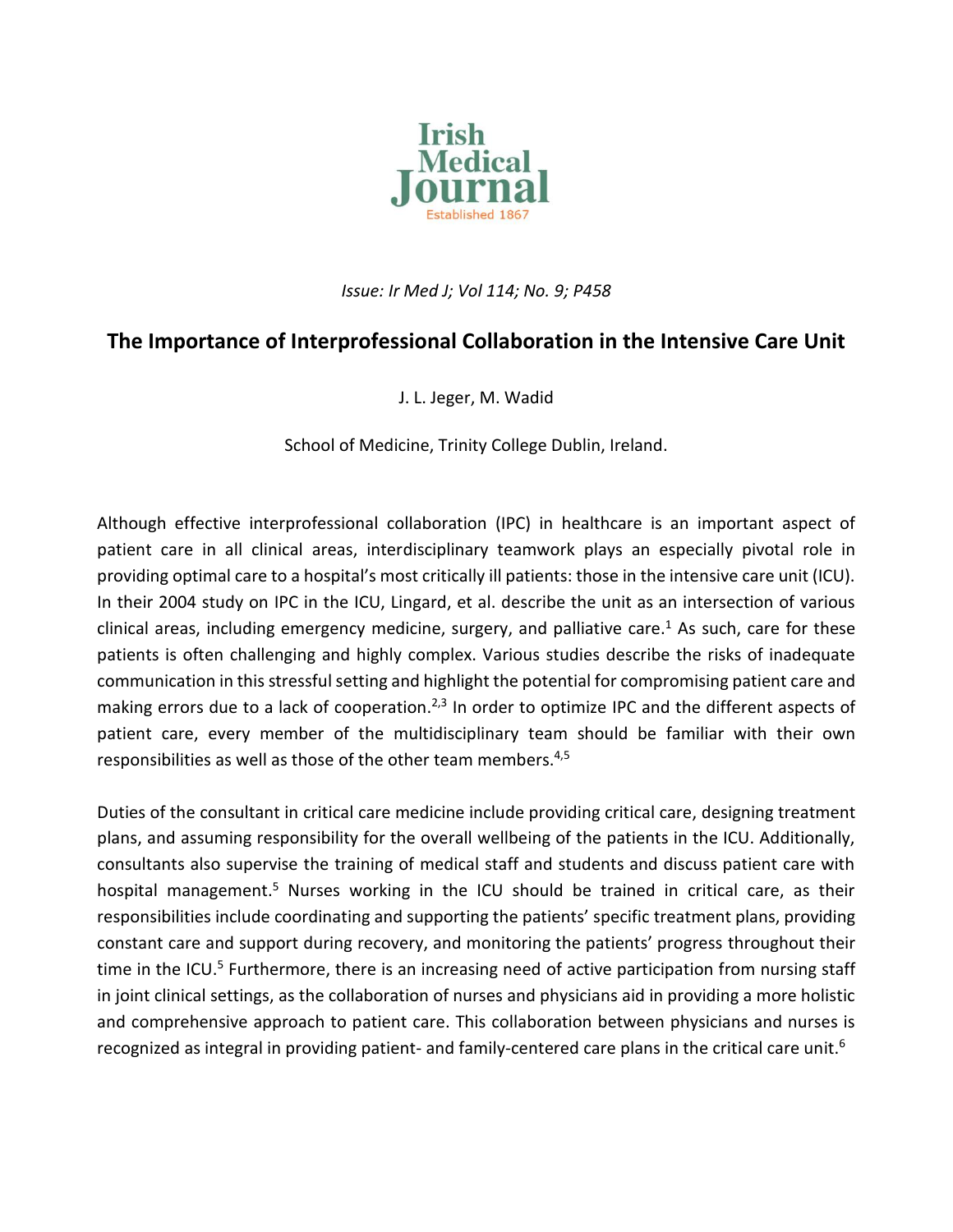Many critically ill patients require physiotherapy to help prevent and mitigate the adverse effects of long-term stay in the ICU. The goals of an intensive care physiotherapist include maintaining integrity of the musculoskeletal system, preventing diaphragmatic weakness due to mechanical ventilation, preventing deep vein thrombosis and pressure ulcer formation, and maintaining proper cardiovascular functioning to aid in rehabilitation.<sup>7</sup>

The role of the speech and language therapist (SALT) in critical care is twofold. Firstly, they are in charge of assessing a patient's ability to communicate. Secondly, they evaluate a patient's oropharyngeal patency and their ability to swallow. The SALT will help the patient in managing dysphagia and assist them if their ability to communicate is compromised.<sup>4</sup>

Occupational therapists facilitate rehabilitation by providing opportunities for the patient to maintain participation in activities of daily living. This may include teaching the patient new ways of taking care of themselves and their homes, as well as how to resume their jobs and hobbies. Occupational therapy can improve patient outcomes by reducing physical, emotional, and cognitive complications.<sup>8</sup>

Critical care pharmacists and dieticians also play an important role in the ICU setting. Pharmacists manage medications and advise on routes of drug administration, while monitoring pharmacokinetic and pharmacodynamic parameters of the treatment regimen.<sup>9</sup> Dieticians, on the other hand, develop strategies to meet ICU patients' nutritional requirements, including proper electrolyte and glucose control.<sup>10</sup>

The ultimate goal of IPC in the ICU isto provide optimal, holistic patient care by encouraging effective communication and teamwork. Furthermore, IPC can also reduce healthcare costs and improve patient outcomes by preventing oversights, medication errors, and redundant interventions.

**Corresponding Author***:* Jonathan L. Jeger School of Medicine, Trinity College Dublin, Ireland. E-Mail: [jegerj@tcd.ie](mailto:jegerj@tcd.ie)